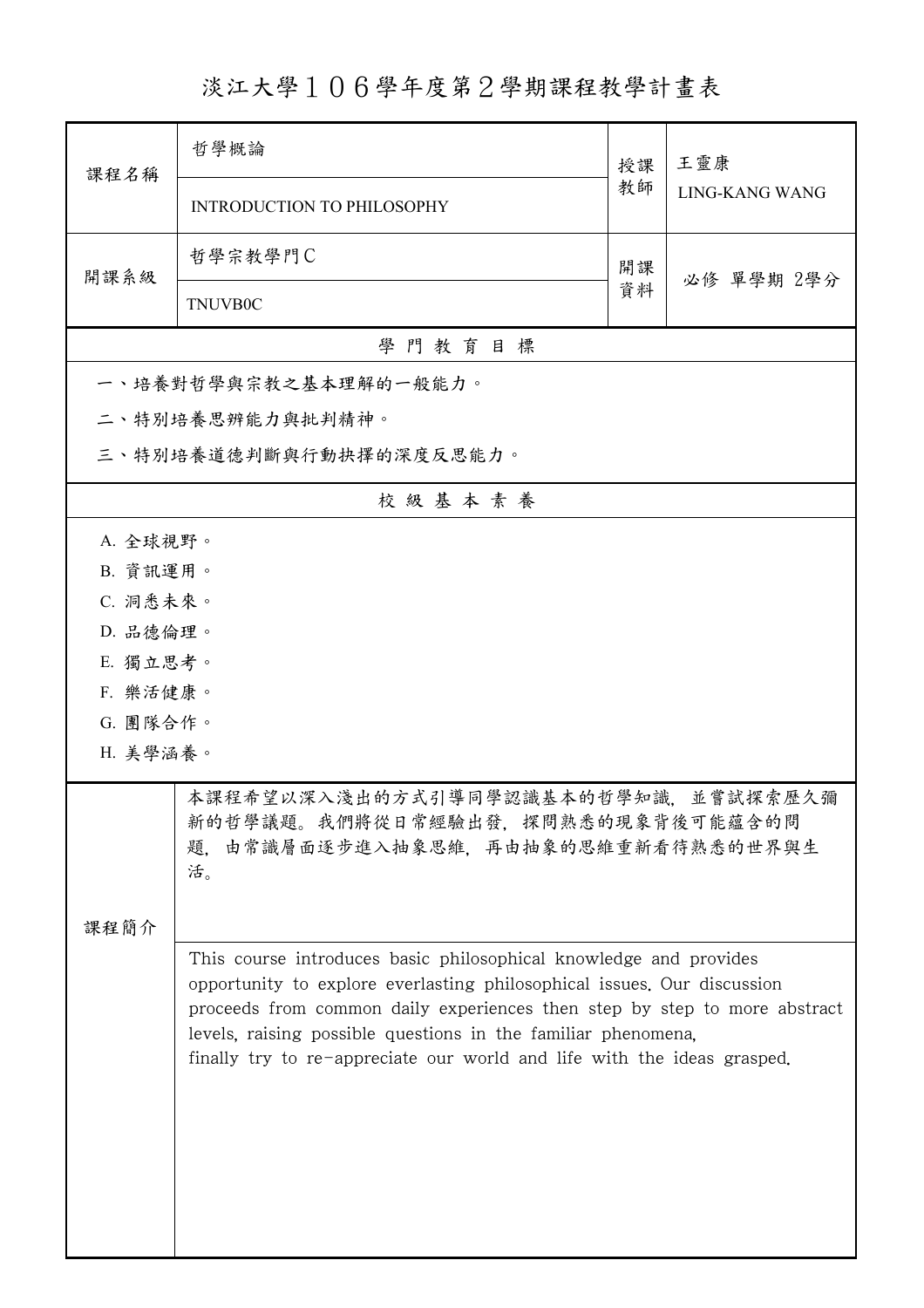本課程教學目標與目標層級、校級基本素養相關性 一、目標層級(選填): (一)「認知」(Cognitive 簡稱C)領域:C1 記憶、C2 瞭解、C3 應用、C4 分析、 C5 評鑑、C6 創造 (二)「技能」(Psychomotor 簡稱P)領域:P1 模仿、P2 機械反應、P3 獨立操作、 P4 聯結操作、P5 自動化、P6 創作 (三)「情意」(Affective 簡稱A)領域:A1 接受、A2 反應、A3 重視、A4 組織、 A5 內化、A6 實踐 二、教學目標與「目標層級」、「校級基本素養」之相關性:

 (一)請先將課程教學目標分別對應前述之「認知」、「技能」與「情意」的各目標層級, 惟單項教學目標僅能對應C、P、A其中一項。

 (二)若對應「目標層級」有1~6之多項時,僅填列最高層級即可(例如:認知「目標層級」 對應為C3、C5、C6項時,只需填列C6即可,技能與情意目標層級亦同)。

 (三)再依據所訂各項教學目標分別對應其「校級基本素養」。單項教學目標若對應 「校級基本素養」有多項時,則可填列多項「校級基本素養」。 (例如:「校級基本素養」可對應A、AD、BEF時,則均填列。)

| 序              |                                                 |                      |                                                                        | 相關性              |            |  |  |
|----------------|-------------------------------------------------|----------------------|------------------------------------------------------------------------|------------------|------------|--|--|
| 號              |                                                 | 教學目標(中文)             | 教學目標(英文)                                                               | 目標層級             | 校級基本素養     |  |  |
| $\mathbf{1}$   | 就基本哲學議題實際練習獨立思考                                 |                      | To practice critical thinking<br>on basic philosophical issues         | C <sub>5</sub>   | <b>ADE</b> |  |  |
| $\overline{2}$ | 培養推理與反思的能力                                      |                      | To cultivate the capacities<br>of reasoning and critical<br>reflection | <b>P6</b>        | <b>ADE</b> |  |  |
| $\overline{3}$ | 拓展知識的視野                                         |                      | To expand the horizon of<br>knowledge                                  | A6               | <b>ADE</b> |  |  |
|                | 教學目標之教學方法與評量方法                                  |                      |                                                                        |                  |            |  |  |
| 序<br>號         | 教學目標                                            |                      | 教學方法                                                                   | 評量方法             |            |  |  |
| $\mathbf{1}$   | 就基本哲學議題實際練習獨立思考                                 |                      | 講述、討論、賞析、問題解決                                                          | 紙筆測驗、上課表現        |            |  |  |
| $\overline{2}$ | 培養推理與反思的能力                                      |                      | 講述、討論、模擬、實作                                                            | 紙筆測驗、上課表現        |            |  |  |
| 3              | 拓展知識的視野                                         |                      | 講述、討論、賞析、實作、問<br>題解決                                                   | 紙筆測驗、報告、上課<br>表現 |            |  |  |
| 授課進度表          |                                                 |                      |                                                                        |                  |            |  |  |
| 週<br>次         | 日期起訖                                            | 內 容 (Subject/Topics) |                                                                        | 備註               |            |  |  |
| $\mathbf{1}$   | $107/02/26$ ~<br>課程介紹、討論通識課程的意義與理想<br>107/03/04 |                      |                                                                        |                  |            |  |  |
| $\overline{2}$ | $107/03/05$ ~<br>大學教育的目的與理想<br>107/03/11        |                      |                                                                        |                  |            |  |  |
| $\overline{3}$ | $107/03/12$ ~<br>哲學與其他知識及人生的關係<br>107/03/18     |                      | 每週授課內容將視同學<br>實際討論內容調整、下<br>同。                                         |                  |            |  |  |
| $\overline{4}$ | $107/03/19$ ~<br>外在世界的實在性-1<br>107/03/25        |                      |                                                                        |                  |            |  |  |
| 5              | $107/03/26$ ~<br>外在世界的實在性-2<br>107/04/01        |                      |                                                                        |                  |            |  |  |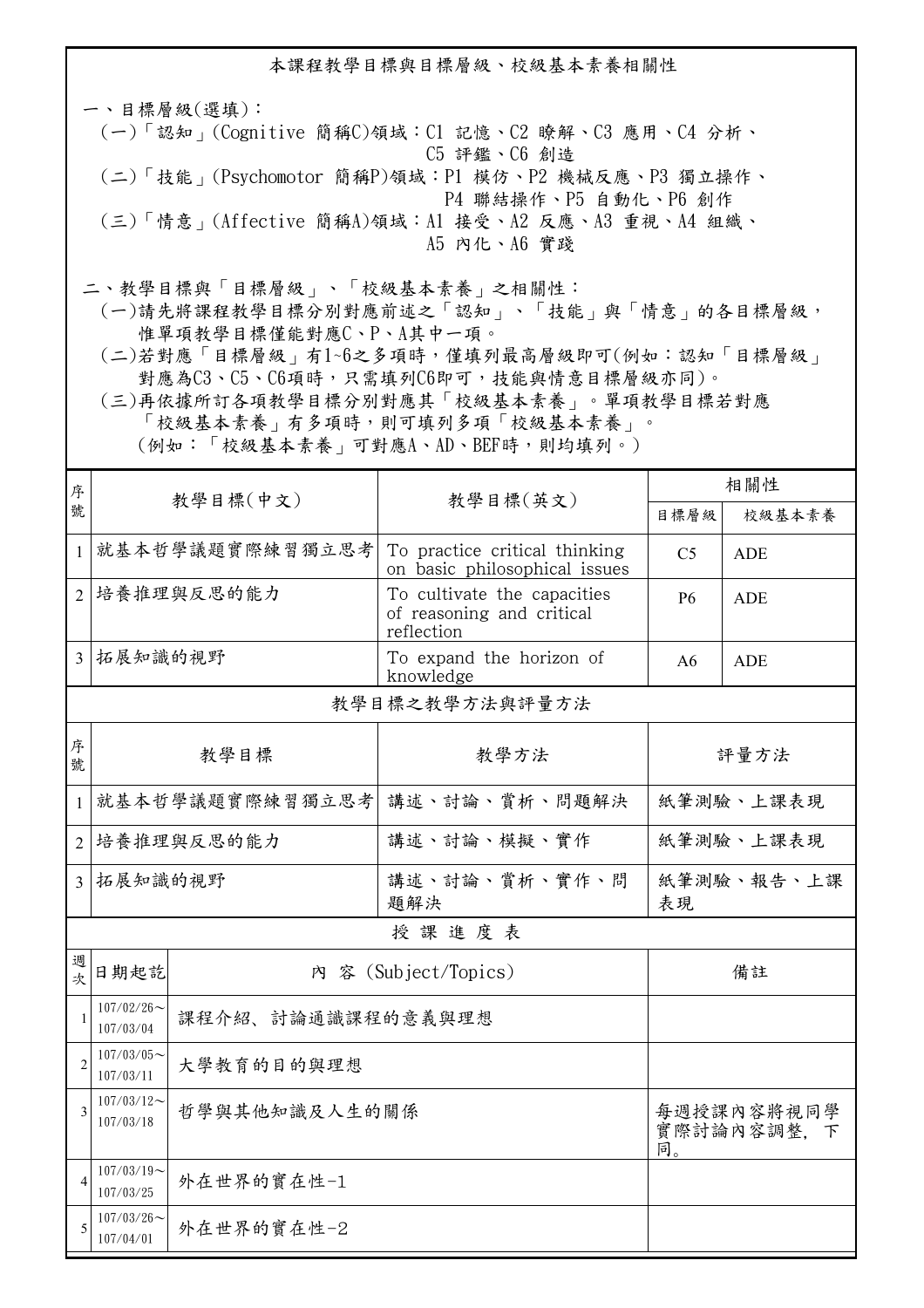| 6  | $107/04/02$ ~<br>107/04/08                | 「正確知識」的判準為何?(一)                                                                                                                                                                                                                                                                                                                                                                                                                                                                                                                 |  |
|----|-------------------------------------------|---------------------------------------------------------------------------------------------------------------------------------------------------------------------------------------------------------------------------------------------------------------------------------------------------------------------------------------------------------------------------------------------------------------------------------------------------------------------------------------------------------------------------------|--|
| 7  | $107/04/09$ ~<br>107/04/15                | 「正確知識」的判準為何? (二)                                                                                                                                                                                                                                                                                                                                                                                                                                                                                                                |  |
| 8  | $107/04/16 \sim$<br>107/04/22             | 如何面對虛擬的「實在」?                                                                                                                                                                                                                                                                                                                                                                                                                                                                                                                    |  |
| 9  | $107/04/23$ ~<br>107/04/29                | 「實在」的世界裡有些什麼?                                                                                                                                                                                                                                                                                                                                                                                                                                                                                                                   |  |
| 10 | $107/04/30$ ~<br>107/05/06                | 期中考試週                                                                                                                                                                                                                                                                                                                                                                                                                                                                                                                           |  |
| 11 | $107/05/07$ ~<br>107/05/13                | 「道德」到底是什麼?                                                                                                                                                                                                                                                                                                                                                                                                                                                                                                                      |  |
| 12 | $107/05/14$ ~<br>107/05/20                | 「道德」的基礎是什麼?                                                                                                                                                                                                                                                                                                                                                                                                                                                                                                                     |  |
| 13 | $107/05/21$ ~<br>107/05/27                | 究竟為什麼要有道德?                                                                                                                                                                                                                                                                                                                                                                                                                                                                                                                      |  |
| 14 | $107/05/28$ ~<br>107/06/03                | 關於「正義」的哲學反思                                                                                                                                                                                                                                                                                                                                                                                                                                                                                                                     |  |
| 15 | $107/06/04$ ~<br>107/06/10                | 信仰與宗教                                                                                                                                                                                                                                                                                                                                                                                                                                                                                                                           |  |
| 16 | $107/06/11$ ~<br>107/06/17                | 元旦放假                                                                                                                                                                                                                                                                                                                                                                                                                                                                                                                            |  |
| 17 | $107/06/18$ ~<br>107/06/24                | 完整的人生有些什麼?                                                                                                                                                                                                                                                                                                                                                                                                                                                                                                                      |  |
| 18 | $107/06/25$ ~<br>107/07/01                | 期末考試週                                                                                                                                                                                                                                                                                                                                                                                                                                                                                                                           |  |
|    | 特別鼓勵同學發言討論,並要求練習在討論進行中作筆記。<br>修課應<br>注意事項 |                                                                                                                                                                                                                                                                                                                                                                                                                                                                                                                                 |  |
|    |                                           |                                                                                                                                                                                                                                                                                                                                                                                                                                                                                                                                 |  |
|    | 教學設備                                      | 電腦、投影機                                                                                                                                                                                                                                                                                                                                                                                                                                                                                                                          |  |
|    | 教材課本                                      | 教師編寫或準備之講義                                                                                                                                                                                                                                                                                                                                                                                                                                                                                                                      |  |
|    | 參考書籍                                      | Thomas Nagel, What Does It All Mean?—A Very Short Introduction to<br>Philosophy, New York: Oxford University Press, 1987<br>林正宏主編. 《想一想哲學問題》. 台北. 三民書局. 2002年。<br>R. Paul Wolff, About Philosophy (10th Edition), New York: Prentice Hall,<br>2008<br>Louis P. Pojman, ed., Introduction to Philosophy: Classical and Contemporary<br>Readings, New York: Oxford University Press, 2007<br>Donald Palmer, Looking at Philosophy: The Unbearable Heaviness of<br>Philosophy Made Lighter, 5th edition, Boston: McGraw Hill, 2010 |  |
|    | 批改作業<br>篇數                                | 篇(本欄位僅適用於所授課程需批改作業之課程教師填寫)                                                                                                                                                                                                                                                                                                                                                                                                                                                                                                      |  |
|    | 學期成績<br>計算方式                              | ◆出席率: 96 ◆平時評量: 96 ◆期中評量:40.0 %<br>◆期末評量: 40.0 %<br>◆其他〈出席率與上課討論表現〉:20.0 %                                                                                                                                                                                                                                                                                                                                                                                                                                                      |  |